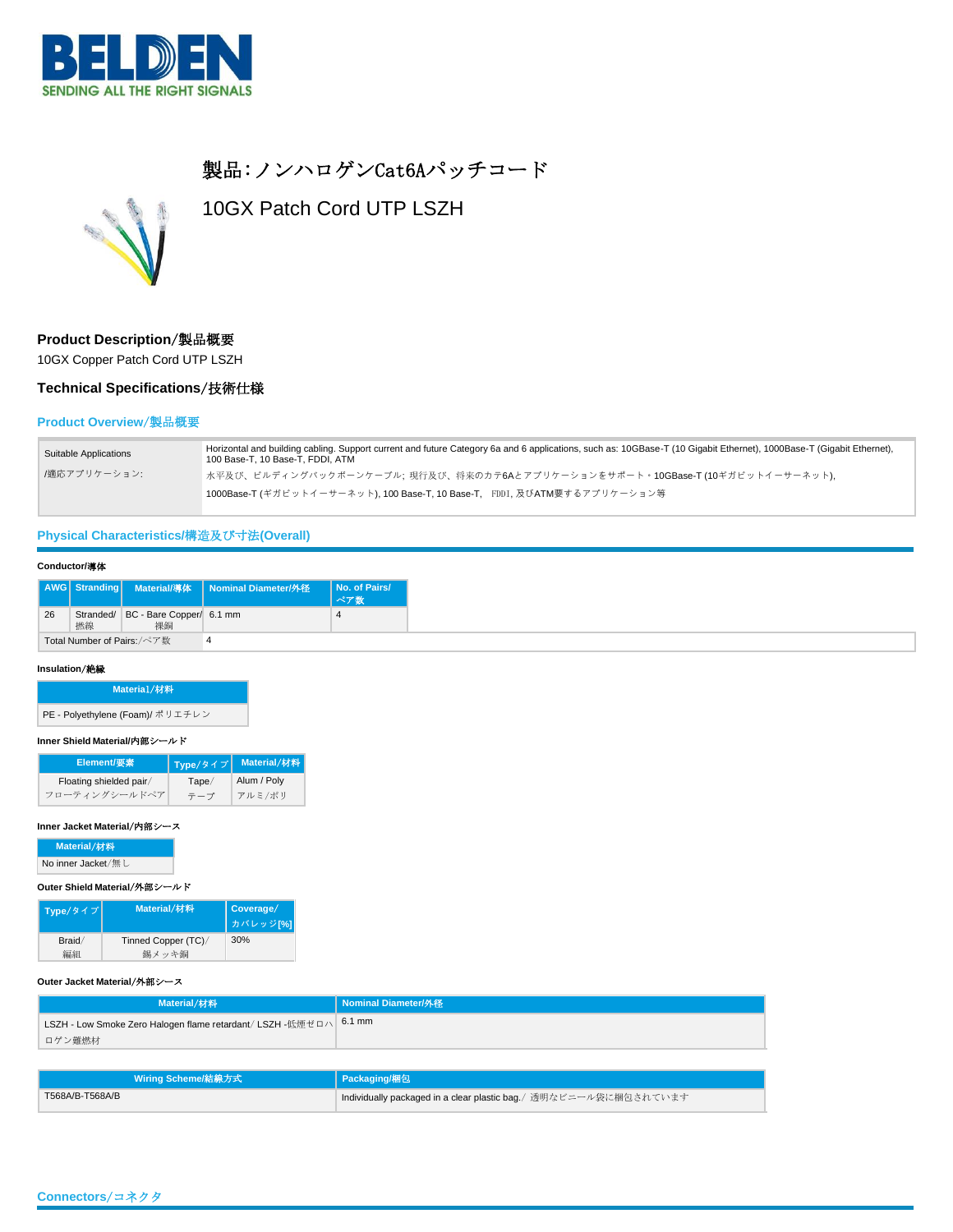### **Materials/**材料

| <b>Description/種類</b> | <b>Materials</b><br>/材料                                 | Type/タイプ             |
|-----------------------|---------------------------------------------------------|----------------------|
| Plug/プラグ              | Polycarbonate/ポリカーボネート                                  | RJ45                 |
| Boot/ブーツ              | LSZH/低煙ゼロハロゲン                                           | Snagless/引っ<br>掛かり防止 |
| Front Connection/フロ   | Phosphor Bronze with 50u inch Gold over Nickel Plating/ | Blades/              |
| ントコンタクトピン             | ニッケルメッキの上に50uインチの金を使用したリン青<br>銅                         | ブレード                 |

## **Electrical Characteristics/**電気特性

| Dielectric Strength/絶縁耐力          | 2.5 kV DC    |
|-----------------------------------|--------------|
| Current Rating/定格電流               | 1 A          |
| Insulation Resistance/絶縁抵抗        | 5000 MOhm*km |
| Max Contact Resistance<br>/最大接触抵抗 | 20 mOhm      |

## **Voltage**/電圧

| Voltage Rating/定格電圧 [V]      |                                                                                 |
|------------------------------|---------------------------------------------------------------------------------|
| 72 V DC                      |                                                                                 |
| Performance Footnote1/パフォーマン | There is 1dB margin on NEXT and RL guaranteed compared to ISO/IEC 11801-1:2017/ |
| ス脚注1                         | ISO / IEC 11801-1: 2017と比較して、NEXTおよびRLには1dBのマージンが保証されています                       |
| Performance Footnote2/パフォーマン | The performance data below 4Mhz or above 500Mhz are for information only.       |
| ス脚注:                         | 4Mhz以下または500Mhz以上のパフォーマンスデータは、情報的協のみを目的としています                                   |

## **Temperature Range**/温度範囲

| Installation Temp Range/設置温度範囲 0°C To +50°C |  |
|---------------------------------------------|--|
| Operating Temp Range/動作温度範囲 -20°C to +60°C  |  |

## **Mechanical Characteristics/**機械的特性

| Min Bend Radius (Overall Cable)/ | 25 mm |
|----------------------------------|-------|
| 最小曲げ半径 ( ケーブル全体 )                |       |
| Plug /Jack Compatibility/        | RJ45  |
| プラグ/ジャックの互換性                     |       |

### **Termination Interface/**終端インターフェース

| /終端   | Termination Connection/接続 Durabilities/ | 耐久性  |
|-------|-----------------------------------------|------|
| R.J45 | Mated Connection/                       | 750回 |
|       | 嵌合接続                                    |      |

## **Standards/**規格

| IEC Compliance/IEC 規格        | ISO/IEC 11801-1:2017                                                                 |
|------------------------------|--------------------------------------------------------------------------------------|
| Data Category/Data カテゴリ      | Category 6A                                                                          |
| TIA/EIA Compliance/TIA/EIA規格 | ISO/IEC 11801-1:2017; EN 50173-1 Amd 1 Caregory 6A; ANSI/TIA/EIA 568 C.2 Category 6A |

## **Applicable Environmental and Other Programs**/該当**する**環境及び**その**他**のプログラム**

| Environmental Space/環境                                     | Indoor Rated (Not Riser or Plenum)/屋内 (ライザーまたはプレナムではない) |  |  |  |  |
|------------------------------------------------------------|---------------------------------------------------------|--|--|--|--|
| EU RoHS Compliance Date<br>/EU RoHS 規格取得日<br>(yyyy-mm-dd): | 2013-01-25                                              |  |  |  |  |
| Suitability/適合性                                            |                                                         |  |  |  |  |
| Suitability - Indoor/適合性 - 室内:                             | はい                                                      |  |  |  |  |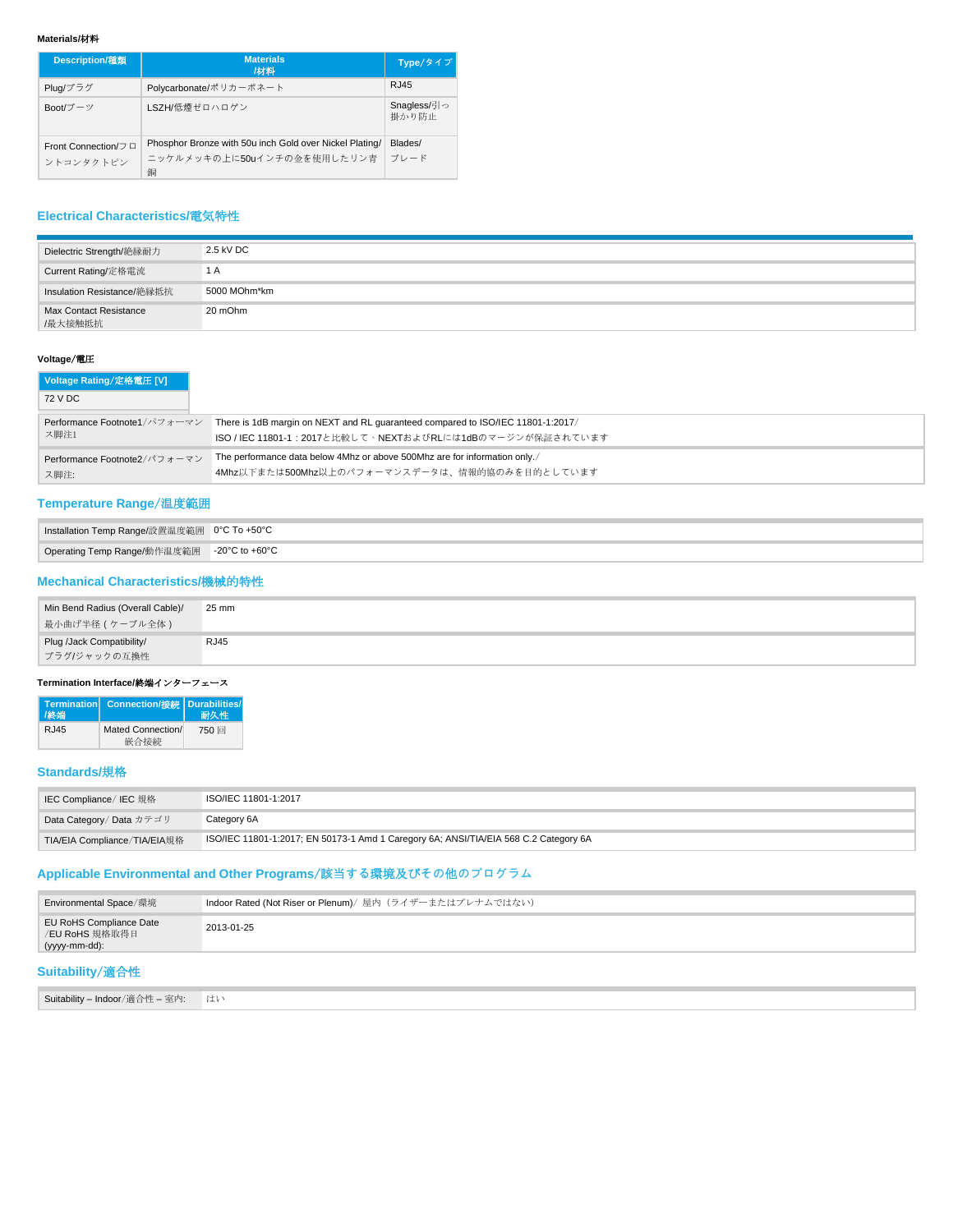## **Part Number**/品番

| 品番          | 色 | 長さ               |
|-------------|---|------------------|
| CA24100001M | 黒 | 1 <sub>m</sub>   |
| CA24100002M | 黒 | 2 <sub>m</sub>   |
| CA24100003M | 黒 | 3 m              |
| CA24100005M | 黒 | 5 <sub>m</sub>   |
| CA24100007M | 黒 | 7 m              |
| CA24100010M | 黒 | 10 <sub>m</sub>  |
| CA24100015M | 黒 | 15 <sub>m</sub>  |
| CA241000D5M | 黒 | 0.5 <sub>m</sub> |
| CA241001D5M | 黒 | 1.5 <sub>m</sub> |
| CA24106001M | 青 | 1 <sub>m</sub>   |
| CA24106002M | 青 | 2 <sub>m</sub>   |
| CA24106003M | 青 | 3 m              |
| CA24106004M | 青 | 4 m              |
| CA24106005M | 青 | 5 m              |
| CA24106006M | 青 | 6 m              |
| CA24106010M | 青 | 10 <sub>m</sub>  |
| CA24106015M | 青 | 15 <sub>m</sub>  |
| CA24106016M | 青 | 16 m             |
| CA241060D5M | 青 | 0.5 <sub>m</sub> |
| CA24106020M | 青 | 20 m             |
| CA24106007M | 青 | 7 m              |
| CA24106008M |   | 8 m              |
| CA241061D5M | 青 | 1.5 <sub>m</sub> |
|             | 青 | 1 <sub>m</sub>   |
| CA24108001M | 灰 |                  |
| CA24108002M | 灰 | 2 m              |
| CA24108003M | 灰 | 3 m              |
| CA24108005M | 灰 | 5 m              |
| CA24108007M | 灰 | 7 m              |
| CA24108010M | 灰 | 10 <sub>m</sub>  |
| CA24108012M | 灰 | 12 <sub>m</sub>  |
| CA24108015M | 灰 | 15 <sub>m</sub>  |
| CA24108016M | 灰 | 16 m             |
| CA24108020M | 灰 | 20 m             |
| CA24108050M | 灰 | 50 m             |
| CA241080D5M | 灰 | 0.5 <sub>m</sub> |
| CA241084D6M | 灰 | 4.6 <sub>m</sub> |
| CA24408050M | 灰 | 50 m             |
| CA24105001M | 緑 | 1 <sub>m</sub>   |
| CA24105002M | 緑 | 2 <sub>m</sub>   |
| CA24105003M | 緑 | 3 <sub>m</sub>   |
| CA24105005M | 緑 | 5 <sub>m</sub>   |
| CA24105010M | 緑 | 10 <sub>m</sub>  |
| CA24105016M | 緑 | 16 m             |
| CA241050D5M | 緑 | 0.5 <sub>m</sub> |
| CA24103001M | 橙 | 1 <sub>m</sub>   |
| CA24103002M | 橙 | 2 <sub>m</sub>   |
| CA24103003M | 橙 | 3 <sub>m</sub>   |
| CA24103005M | 橙 | 5 m              |
| CA24103010M | 橙 | 10 <sub>m</sub>  |
| CA241030D5M | 橙 | 0.5 <sub>m</sub> |
| CA24102001M | 赤 | 1 <sub>m</sub>   |
| CA24102002M | 赤 | 2 <sub>m</sub>   |
| CA24102003M | 赤 | 3 <sub>m</sub>   |
| CA24102005M | 赤 | 5 m              |
| CA24102010M | 赤 | 10 <sub>m</sub>  |
| CA24102015M | 赤 | 15 <sub>m</sub>  |
| CA24102016M | 赤 | 16 m             |
| CA241020D5M | 赤 | 0.5 <sub>m</sub> |
| CA24102020M | 赤 | 20 m             |
|             |   |                  |